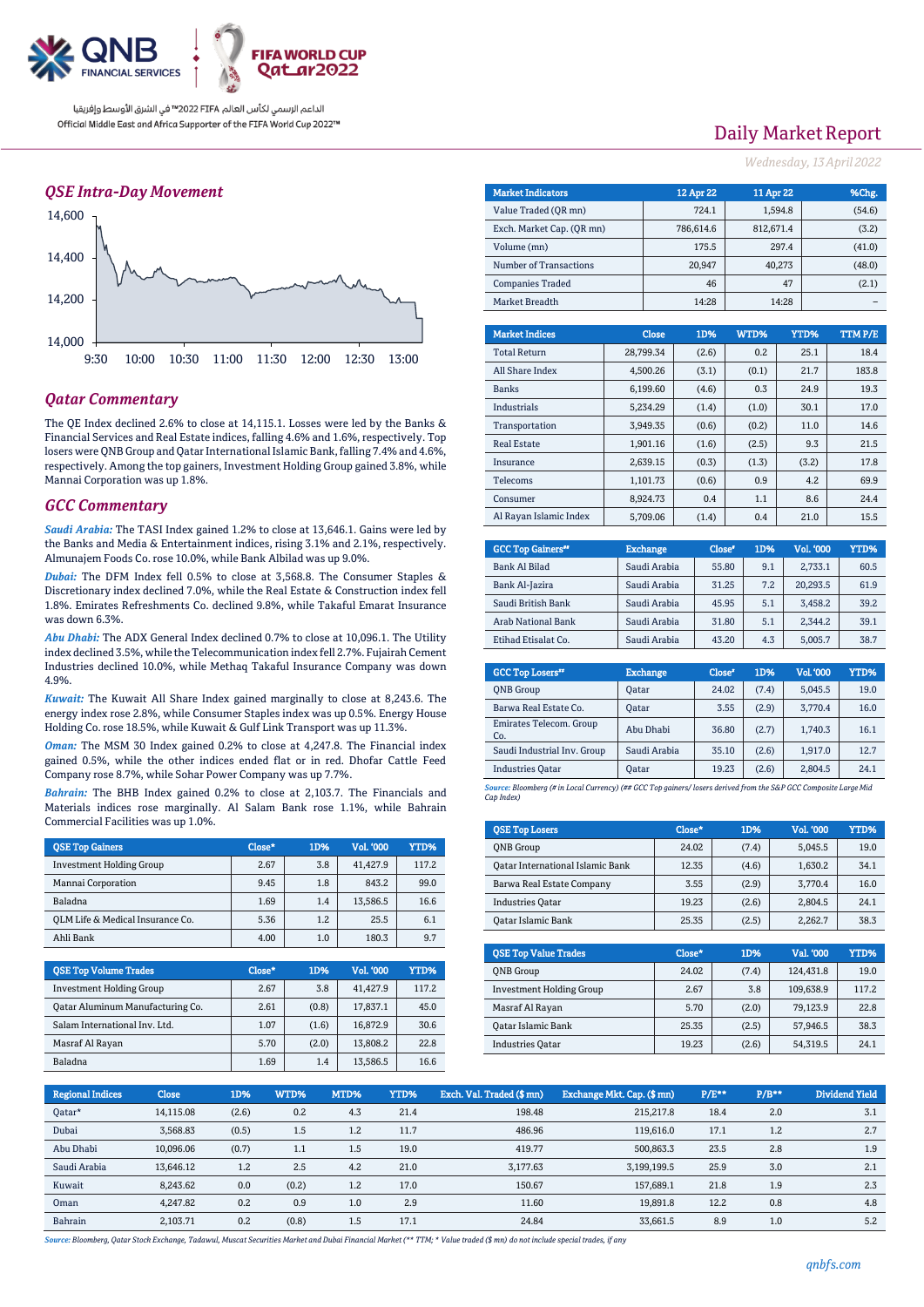

# Daily Market Report

#### *Wednesday, 13April2022*

#### *Qatar Market Commentary*

- The QE Index declined 2.6% to close at 14,115.1. The Banks & Financial Services and Real Estate indices led the losses. The index fell on the back of selling pressure from Arab and Foreign shareholders despite buying support from Qatari and GCC shareholders.
- QNB Group and Qatar International Islamic Bank were the top losers, falling 7.4% and 4.6%, respectively. Among the top gainers, Investment Holding Group gained 3.8%, while Mannai Corporation was up 1.8%.
- Volume of shares traded on Tuesday fell by 41% to 175.5mn from 297.4mn on Monday. Further, as compared to the 30-day moving average of 324.2mn, volume for the day was 45.9% lower. Investment Holding Group and Qatar Aluminum Manufacturing Co. were the most active stocks, contributing 23.6% and 10.2% to the total volume, respectively.

| <b>Overall Activity</b>        | Buy %* | Sell %* | Net (QR)         |
|--------------------------------|--------|---------|------------------|
| Qatari Individuals             | 45.65% | 37.22%  | 61,062,545.2     |
| <b>Oatari Institutions</b>     | 13.81% | 20.09%  | (45, 449, 024.8) |
| Oatari                         | 59.46% | 57.31%  | 15,613,520.4     |
| <b>GCC</b> Individuals         | 0.39%  | 0.44%   | (349, 224.4)     |
| <b>GCC</b> Institutions        | 3.03%  | 2.95%   | 545,878.3        |
| GCC                            | 3.42%  | 3.39%   | 196,653.9        |
| Arab Individuals               | 10.17% | 10.59%  | (3,069,395.2)    |
| Arab Institutions              | 0.05%  | 0.00%   | 331,986.6        |
| Arab                           | 10.21% | 10.59%  | (2,737,408.6)    |
| Foreigners Individuals         | 3.11%  | 2.23%   | 6,346,492.4      |
| <b>Foreigners Institutions</b> | 23.80% | 26.48%  | (19, 419, 258.0) |
| <b>Foreigners</b>              | 26.91% | 28.71%  | (13,072,765.7)   |

*Source: Qatar Stock Exchange (\*as a % of traded value)*

## *Ratings, Earnings Releases, Global Economic Data and Earnings Calendar*

#### Ratings Updates

| Company      | Agency  | Market | l'ype*                                                             | <b>Old Rating</b> | New Rating      | <b>Rating</b><br>Change | <b>Outlook</b> | <b>Outlook Change</b> |
|--------------|---------|--------|--------------------------------------------------------------------|-------------------|-----------------|-------------------------|----------------|-----------------------|
| Boubyan Bank | Moody's | Kuwait | Local LT-BD/Foreign LT-BD/<br>ST-BD (Domestic)/ ST-BD<br>(Foreign) | $A3/A3/P-2/P-2$   | $A2/A2/P-1/P-1$ |                         | $\sim$         | $\sim$                |

*Source: News reports, Bloomberg (\* LTR – Long Term Rating, FSR- Financial Strength Rating, BD – Bank Deposits)*

#### Earnings Releases

| <b>Company</b>                      | <b>Market</b> | <b>Currency</b> | Revenue (mn)<br>102022 | % Change<br>YoY | <b>Operating Profit</b><br>$(mn)$ 102022 | % Change<br>YoY          | <b>Net Profit</b><br>$(mn)$ 102022 | % Change YoY |
|-------------------------------------|---------------|-----------------|------------------------|-----------------|------------------------------------------|--------------------------|------------------------------------|--------------|
| Invest Bank*                        | Abu Dhabi     | AED             | 302.5                  | $-13.0%$        | 172.6                                    | $-7.8%$                  | (287.8)                            | N/A          |
| Barka Desalination Co.              | Oman          | <b>OMR</b>      | 4.140.0                | $-1.0%$         | 1.275.0                                  | $-7.7%$                  | 350.0                              | 182.3%       |
| Oman Refreshment Co.                | Oman          | <b>OMR</b>      | 15.8                   | $-3.1%$         | $\overline{\phantom{a}}$                 | $\overline{\phantom{a}}$ | 1.1                                | $-51.9%$     |
| Omani Euro Foods Industries         | Oman          | <b>OMR</b>      | 541.0                  | 14.9%           | $\overline{\phantom{a}}$                 | $\overline{\phantom{a}}$ | (26.0)                             | N/A          |
| Hotels Management Co. International | Oman          | <b>OMR</b>      | 2.5                    | 375.6%          | $\overline{\phantom{a}}$                 | $\overline{\phantom{a}}$ | 0.5                                | $-15.1%$     |

*Source: Company data: DFM, ADX, MSM, TASI, BHB. (#Values in Thousands, \*Financial for FY2021)*

#### Global Economic Data

| <b>Date</b> | <b>Market</b> | <b>Source</b>                          | <b>Indicator</b>                    | Period | <b>Actual</b> | <b>Consensus</b> | <b>Previous</b> |
|-------------|---------------|----------------------------------------|-------------------------------------|--------|---------------|------------------|-----------------|
| 12-04       | <b>US</b>     | Nat'l Fed. of Ind. Business            | <b>NFIB Small Business Optimism</b> | Mar    | 93.2          | 95               | 95.7            |
| 12-04       | <b>US</b>     | <b>Bureau of Labor Statistics</b>      | <b>CPI MoM</b>                      | Mar    | 1.20%         | 1.20%            | 0.80%           |
| 12-04       | <b>US</b>     | <b>Bureau of Labor Statistics</b>      | CPI Ex Food and Energy MoM          | Mar    | 0.30%         | 0.50%            | 0.50%           |
| 12-04       | <b>US</b>     | <b>Bureau of Labor Statistics</b>      | <b>CPI YoY</b>                      | Mar    | 8.50%         | 8.40%            | 7.90%           |
| 12-04       | <b>US</b>     | <b>Bureau of Labor Statistics</b>      | CPI Ex Food and Energy YoY          | Mar    | 6.50%         | 6.60%            | 6.40%           |
| 12-04       | <b>US</b>     | <b>Bureau of Labor Statistics</b>      | <b>CPI Index NSA</b>                | Mar    | 287.504       | 287.406          | 283.716         |
| 12-04       | <b>US</b>     | <b>Bureau of Labor Statistics</b>      | <b>CPI Core Index SA</b>            | Mar    | 288.8         | 289.2            | 287.8           |
| 12-04       | Germany       | German Federal Statistical Office      | <b>Wholesale Price Index MoM</b>    | Mar    | 6.90%         | N/A              | 1.70%           |
| 12-04       | Germany       | German Federal Statistical Office      | <b>Wholesale Price Index YoY</b>    | Mar    | 22.60%        | N/A              | 16.60%          |
| 12-04       | Germany       | German Federal Statistical Office      | <b>CPI MoM</b>                      | Mar F  | 2.50%         | 2.50%            | 2.50%           |
| 12-04       | Germany       | German Federal Statistical Office      | <b>CPI YoY</b>                      | Mar F  | 7.30%         | 7.30%            | 7.30%           |
| 12-04       | Germany       | German Federal Statistical Office      | <b>CPI EU Harmonized MoM</b>        | Mar F  | 2.50%         | 2.50%            | 2.50%           |
| $12 - 04$   | Germany       | German Federal Statistical Office      | <b>CPI EU Harmonized YoY</b>        | Mar F  | 7.60%         | 7.60%            | 7.60%           |
| $12 - 04$   | Japan         | Bank of Japan                          | PPI YoY                             | Mar    | 9.50%         | 9.20%            | 9.30%           |
| 12-04       | Japan         | Bank of Japan                          | PPI MoM                             | Mar    | 0.80%         | 0.90%            | 0.80%           |
| $12 - 04$   | India         | India Central Statistical Organization | <b>Industrial Production YoY</b>    | Feb    | 1.70%         | 2.70%            | 1.30%           |
| 12-04       | India         | India Central Statistical Organization | <b>CPI YoY</b>                      | Mar    | 6.95%         | 6.40%            | 6.07%           |

*Source: Bloomberg (s.a. = seasonally adjusted; n.s.a. = non-seasonally adjusted; w.d.a. = working day adjusted)*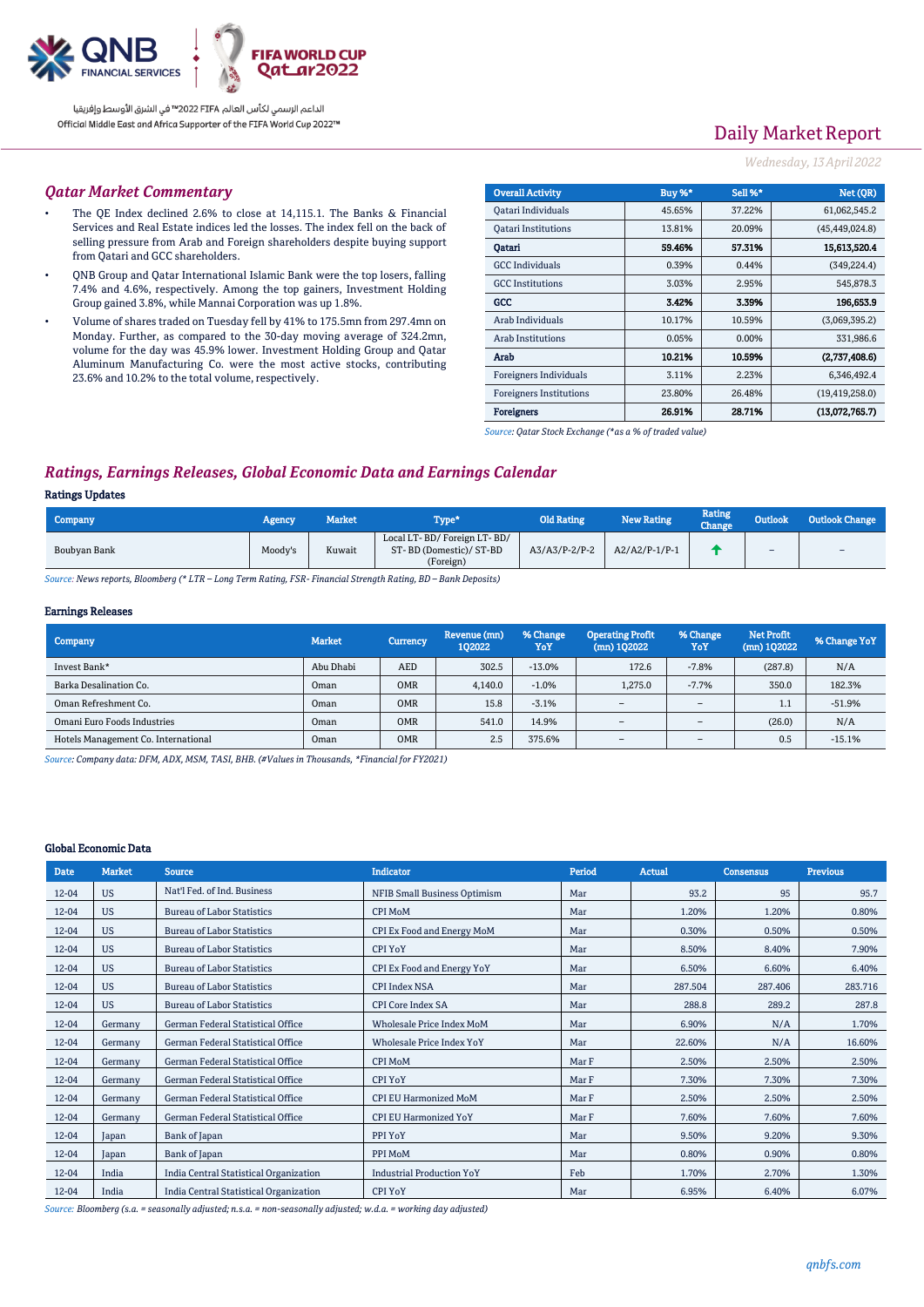

# Daily Market Report

*Wednesday, 13April2022*

#### Earnings Calendar

| <b>Tickers</b> | <b>Company Name</b>                                 | Date of reporting 1Q2022 results | No. of days remaining | <b>Status</b> |
|----------------|-----------------------------------------------------|----------------------------------|-----------------------|---------------|
| QNCD           | <b>Qatar National Cement Company</b>                | 13-Apr-22                        | $\mathbf 0$           | Due           |
| QFLS           | <b>Qatar Fuel Company</b>                           | 13-Apr-22                        | $\mathbf{0}$          | Due           |
| QGTS           | Qatar Gas Transport Company Limited (Nakilat)       | 17-Apr-22                        | $\overline{4}$        | Due           |
| <b>OEWS</b>    | <b>Qatar Electricity &amp; Water Company</b>        | 17-Apr-22                        | $\overline{4}$        | Due           |
| <b>MCGS</b>    | <b>Medicare Group</b>                               | 18-Apr-22                        | 5                     | Due           |
| ABOK           | Ahli Bank                                           | 19-Apr-22                        | 6                     | Due           |
| <b>MKDM</b>    | Mekdam Holding Group                                | 20-Apr-22                        | $7\phantom{.0}$       | Due           |
| <b>CBQK</b>    | The Commercial Bank                                 | 20-Apr-22                        | $7\phantom{.0}$       | Due           |
| <b>UDCD</b>    | <b>United Development Company</b>                   | 21-Apr-22                        | 8                     | Due           |
| <b>NLCS</b>    | Alijarah Holding                                    | 21-Apr-22                        | 8                     | Due           |
| <b>IHGS</b>    | <b>INMA Holding Group</b>                           | 24-Apr-22                        | 11                    | Due           |
| ZHCD           | Zad Holding Company                                 | 25-Apr-22                        | 12                    | Due           |
| IGRD           | <b>Investment Holding Group</b>                     | 25-Apr-22                        | 12                    | Due           |
| <b>OLMI</b>    | <b>QLM Life &amp; Medical Insurance Company</b>     | 25-Apr-22                        | 12                    | Due           |
| QISI           | <b>Qatar Islamic Insurance Group</b>                | 26-Apr-22                        | 13                    | Due           |
| <b>MERS</b>    | Al Meera Consumer Goods Company                     | 26-Apr-22                        | 13                    | Due           |
| <b>MCCS</b>    | Mannai Corporation                                  | 26-Apr-22                        | 13                    | Due           |
| <b>VFQS</b>    | Vodafone Qatar                                      | 26-Apr-22                        | 13                    | Due           |
| QIMD           | Qatar Industrial Manufacturing Company              | 26-Apr-22                        | 13                    | Due           |
| <b>MARK</b>    | Masraf Al Rayan                                     | 27-Apr-22                        | 14                    | Due           |
| <b>DOHI</b>    | Doha Insurance Group                                | 27-Apr-22                        | 14                    | Due           |
| <b>BLDN</b>    | Baladna                                             | 27-Apr-22                        | 14                    | Due           |
| QCFS           | <b>Qatar Cinema &amp; Film Distribution Company</b> | 27-Apr-22                        | 14                    | Due           |
| <b>AKHI</b>    | Al Khaleej Takaful Insurance Company                | 27-Apr-22                        | 14                    | Due           |

*Source: QSE*

#### *Qatar*

- Qatar affirmed at 'AA-' by Fitch Fitch Ratings has affirmed Qatar's Long-Term Foreign-Currency Issuer Default Rating (IDR) at 'AA-' with a 'Stable' Outlook. (Bloomberg)
- QIBK posts 14% YoY increase but 17% QoQ decline in net profit in 1Q2022, in-line with our estimate – Qatar Islamic Bank's (QIBK) net profit rose 14% YoY (but declined 17% on QoQ basis) to QR855.1mn in 1Q2022, in line with our estimate of QR881.5mn (variation of -3%). The company's total income came in at QR2116.7mn in 1Q2022, which represents an increase of 0.8% YoY (+5.5% QoQ). The earnings per share amounted to QR0.36 in 1Q2022 as compared to earnings per share of QR0.32 in 1Q2021. Further, total assets of the bank has increased by 6.8% y-o-y compared to March 2021 and now stand at QR193bn driven by the continued growth in the financing and investing activities. Financing assets reached QR127bn having grown by 1.6% compared to March 2021; while customer deposits now stand at QR123bn. Total operating expenses for the three months' period ended 31 March 2022 was QR270mn, maintained around the same levels for first quarter of 2021. Strong operating income generation and cost containment enabled the Bank to further improve it efficiencies bringing down the cost to income ratio to 16.8% for the three months' period ended 31 March 2022 compared to 17% for the same period in 2021, which is the lowest in the Qatari Banking sector. QIBK was able to manage the ratio of non-performing financing assets to total financing assets at 1.5%, similar to levels as at 31 March 2021 and one of the lowest in the industry, reflecting the quality of the Bank's financing assets portfolio and its effective risk management framework. QIBK continues to pursue the conservative impairment policy by building precautionary impairment charge on financing assets for QR519mn for the period ended 31 March 2022 and improving the coverage ratio for non-performing financing assets to 95% as of 31 March 2022 compared to 92.3% at the end of March 2021. Total shareholders' equity of the Bank has reached QR20.3bn. Total capital adequacy of the Bank under Basel III guidelines is 18.8% as of March 2022, higher than the minimum regulatory requirements prescribed by Qatar Central Bank and Basel Committee. In

March 2022 Capital Intelligence Ratings (CI) has also affirmed the Bank's Long-term Currency Rating (LTCR) of 'A+'. In November 2021, Fitch Ratings affirmed the Bank's credit rating at 'A' and Moody's Investors Service, ("Moody's") affirmed the Long-term deposit ratings at "A1". In January 2022, Standard & Poor's (S&P) affirmed the Bank's credit rating at 'A-'. (QSE, QNBFS Research, company news)

- QatarEnergy awards first batch of LNG ship-owner contracts QatarEnergy signed a series of time-charter parties (TCP's) with a subsidiary of Mitsui O.S.K Lines (MOL) for the long-term charter and operation of four LNG ships, constituting the first batch of TCPs awarded under QatarEnergy's massive LNG shipping program. Concurrent with the signing of the TCPs, back-to-back LNG carrier ship-building contracts were signed between MOL and Hudong-Zhonghua Shipbuilding Group (Hudong), a subsidiary of China State Shipbuilding Corporation (CSSC), for the construction of four new LNG carriers to serve QatarEnergy's LNG growth projects and future fleet requirements. (Peninsula Qatar)
- Masraf Al-Rayan to disclose its Q1 financial results on April 27 Masraf Al-Rayan to disclose its financial statement for the period ending 31st March 2022 on 27/04/2022. (QSE)
- Masraf Al-Rayan to hold its investors relation conference call on May 08 to discuss the financial results - Masraf Al-Rayan announced that the conference call with the Investors to discuss the financial results for Q1 2022 will be held on 08/05/2022 at 02:00 PM , Doha Time. (QSE)
- Qatari Investors Group postpones its AGM to April 19 due to lack of quorum – Qatari Investors Group announced that due to a non-legal quorum for the AGM on 12/04/2022, it has been decided to postpone the meeting to 19/04/2022 at 09:00 PM at QIG Headquarter - Lusail. (QSE)
- United Development Co. to disclose its Q1 financial results on April 21 United Development Co. to disclose its financial statement for the period ending 31st March 2022 on 21/04/2022. (QSE)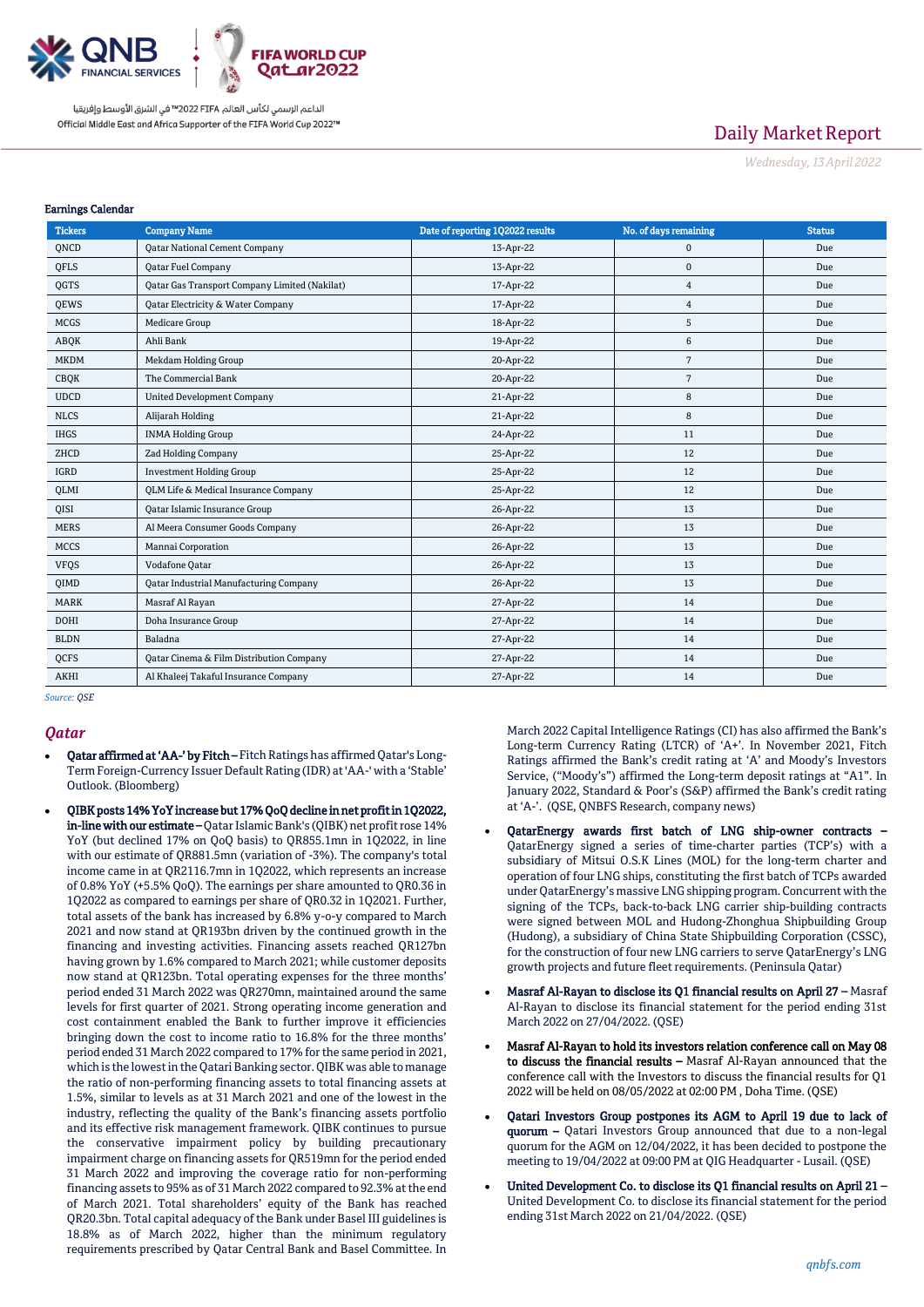

- Baladna postpones its EGM to April 20 due to lack of quorum Baladna announced that due to a non-legal quorum for the EGM on 12/04/2022, it has been decided to postpone the meeting to 20/04/2022 at 09:30 PM& Online via Zoom Application. (QSE)
- QIBK wins 3 awards at Global Finance's '2022 World's Best Islamic Financial Institutions – Qatar Islamic Bank (QIBK) has been recognized on a global and national level at the Global Finance Magazine's World's Best Islamic Banks Awards for 2022. The Bank was recognized with three prestigious accolades including "World's Best Islamic Corporate Bank", "World's Best Islamic Bank for CSR", and "Best Islamic Financial Institution in Qatar" for the third consecutive year, at the Global Finance's 'World's Best Islamic Financial Institutions 2022'.Following extensive consultations with bankers, corporate finance executives, and analysts throughout the world, Global Finance's editorial team announced the winners of its 15th edition of the World's Best Islamic Financial Institutions awards. Quantitative criteria included growth in assets, profitability, geographic reach, strategic relationships, new business development, and innovation in products and services. Among the qualitative criteria considered were reputation, customer satisfaction, and the opinions of analysts and experts involved in the industry. (Peninsula Qatar)
	- HIA's two-phased expansion plan to ensure increased capacity, greater facilities – Hamad International Airport's annual passenger capacity is set to increase to 58mn (Phase A) before the year-end, and more than 60mn, post-2022 (Phase B) and will cater to Qatar's thriving economic diversification and growth. Hamad International Airport's two-phased passenger-centric expansion plan will ensure increased capacity and greater facilities and cater to Qatar's thriving economic diversification and growth. The annual passenger capacity is set to increase to 58mn (Phase A) before the year-end, and more than 60mn, post-2022 (Phase B). According to Hamad International Airport, which was chosen as the world's best airport in 2021 by SKYTRAX, the expansion is an investment into the country's future and will accommodate the growing needs of the national carrier, Qatar Airways. HIA's expansion will enhance the multidimensional offerings of the five-star airport by integrating a world-class art collection and refreshing environment of lush greenery with contemporary retail and dining concepts among other leisure attractions and facilities under one expansive terminal. (Gulf Times)
- QA launches brand refresh campaign Qatar Airways has launched an inspiring new brand refresh campaign inviting people to 'Let's Fly' as the world reopens and travelers once again take to the skies in search of new experiences and memories. With trips postponed, family occasions missed, and friends disconnected over the last two years, the new campaign encourages people to start an exceptional journey of discovery from the moment they step onboard a Qatar Airways aircraft. With creative agency partner McCann London, this is the largest brand collaboration the airline has seen in seven years. (Peninsula Qatar)
- Huawei official: Qatar very advanced ICT market Qatar is a very important market for Chinese technology giant Huawei. Terming Qatar as a very advanced Information and Communications Technology (ICT) market, a senior Huawei official said the company aims to capture opportunities in 5G applications to drive digital transformation in the country. "Qatar is a very important market for Huawei in the Middle East region and it is also a very advanced market in terms of ICT. I think a very important opportunity for Huawei in the Qatar market is how to seize the capabilities and the opportunities from 5G to be applied in the B2B (Business to Business) area to drive industry digital transformation," Karl Song, VP of Global Communications, Huawei told The Peninsula. "On that front, we can work with telecom operators. We can also work with customers in vertical sectors like transportation, finance, and energy to achieve together digital transformation, reduce carbon emissions and energy consumption," he added. (Peninsula Qatar)
	- MoPH, UK agency sign deal on food safety, environmental health The Ministry of Public Health (MoPH) and the UK Food and Environment Research Agency (Fera Science Limited) signed an agreement to promote scientific and technical cooperation on food safety and environ-mental health. The agreement was signed by Public Health Department Director Sheikh Dr. Mohammed bin Hamad Al Thani, on behalf of MoPH, and by

# Daily Market Report

*Wednesday, 13April2022*

Nicholas Boucher, Head of the Science and Innovation Network, British Embassy in Doha, on behalf of Fera Science Limited. The agreement provides a framework for enhanced cooperation in food safety research, particularly food contaminant and risk management analyses, analyses of products of animal origin, specialized tests of unforeseen toxins, food fraud detection techniques, dissemination of scientific research and development results and professional consultancy services in food safety and environ-mental health. (Peninsula Qatar)

- Ooredoo Money, Thunes sign deal to expand money transfers Ooredoo Money has signed a partnership with Thunes, a global cross-border payments platform headquartered in Singapore to offer real-time money transfers to multiple international mobile wallets. This partnership will enable Ooredoo Money customers to send money instantly to mobile wallets and bank accounts in 20 countries across Africa, South Asia, and the Asia Pacific. Sheikh Nasser bin Hamad bin Nasser Al Thani, Chief Commercial Officer at Ooredoo, said, "Through this partnership, Ooredoo Money will offer more choice to its core customers. Thunes has a mission of empowering businesses and their customers to make global payments fast, transparent, and affordable — all the ambitions that highlight an ideal partner for Ooredoo Money. (Peninsula Qatar)
- Waseef provides integrated services for the Barwa Al Sadd complex Waseef, a leading real estate management and marketing company, has developed the Barwa Al Sadd project as part of its plans to support the process of upgrading the country's real estate sector. Barwa Al Sadd, built in a strategic area within the heart of Doha, is a mixed-use project that is made up of three office towers -two of which are 21 stories high while the third tower has 18 stories - and a five-star hotel with 232 rooms and suites, a press statement notes. These towers are constructed around a threestory building that provides different retail and commercial spaces in addition to restaurants and cafes, and a dedicated floor for office space. The occupancy rate has reached 100% in the office towers and 70% in the retail spaces, according to the press statement. Further, the project also has three residential buildings with 11 floors and a parking facility. These buildings include 261 apartments, 129 of which are two-bedroom units and 132 three-bedroom units. (Gulf Times)

#### *International*

 US March budget deficit falls sharply as revenues surge, COVID outlays drop - The US government posted a \$193bn budget deficit in March, less than a third of the \$660bn gap a year earlier, the Treasury Department said on Tuesday, as COVID-19 relief outlays fell sharply, and tax receipts surged to record levels. The Treasury said March outlays were \$508 bn, down 45% from March 2021, while receipts jumped 18% to \$315bn, a new March record, reflecting a strong US economic recovery. The March 2021 deficit of \$660bn had been a record for the month, driven by direct payments of \$1,400 to millions of Americans under last year's \$1.9tn American Rescue Plan Act. For the first six months of the 2022 fiscal year that started on Oct. 1, the Treasury reported a deficit of \$668bn, a 61% drop from the year-ago period. Year-to-date outlays fell 18% from the first half of fiscal 2021 to \$2.79tn, while receipts grew 25% to \$2.122tn, a new first-half record. The income taxes, reflecting lower unemployment levels compared to March receipts were driven largely by increases in individual withheld and non-withheld income tax over a year ago, a Treasury official said. At the same time, Labor Department March outlays fell to \$4bn from \$52bn in the year earlier period, while Treasury Department outlays for tax credits fell to \$56bn from \$312bn a year earlier when stimulus payments were made. Treasury's interest on the public debt rose 44% in March to \$53bn and increased 27% to \$290bn for the year-to-date period. The bulk of this increase represents compensation payments to holders of Treasury Inflation-Protected Securities (TIPS), which are designed to shield investors from inflation. High Consumer Price Index readings in recent months meant that TIPS payments accounted for a \$13bn increase in Treasury interest payments in March compared to March 2021 and a \$59bn increase year-to-date, the official added. The TIPS payments are based on monthly increases in the Consumer Price Index and could increase further if inflation accelerates or fall if it subsides. The Labor Department reported on Tuesday that CPI jumped 1.2% in March, the biggest monthly gain since September 2005 as Russia's war against Ukraine boosted the cost of gasoline to record highs. (Reuters)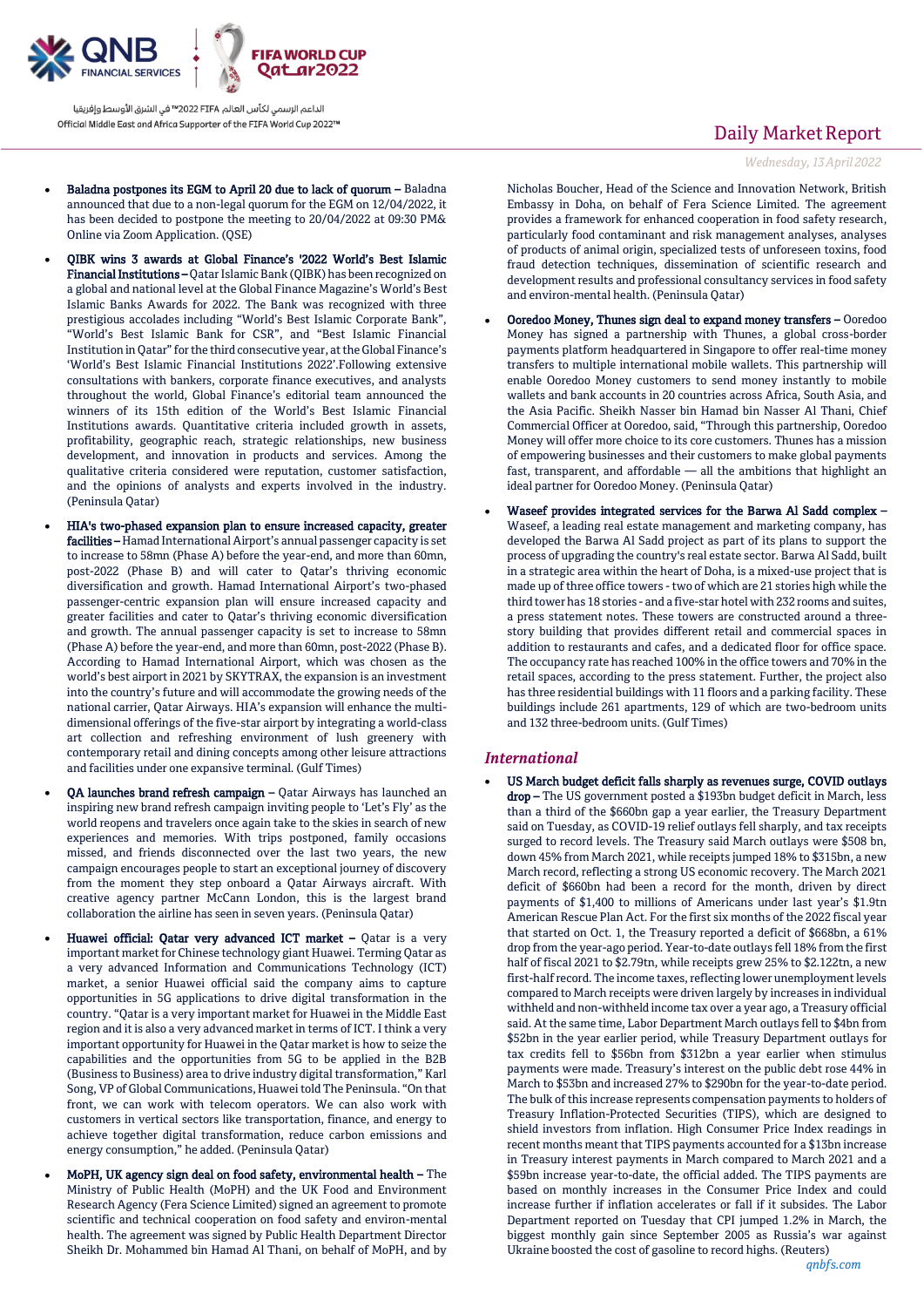

- Broad inflation little relief for Fed, but peak may be near US consumer inflation hit another four-decade high in March when it reached 8.5% in large part on gasoline prices surging to a record, but the data sported enough soft spots for some Wall Street pundits to declare "peak inflation" was at hand. The Federal Reserve certainly hopes it is. Officials there are banking in fact that a long-awaited crest may be here. Fed Governor Lael Brainard, speaking on the heels of the Consumer Price Index's release on Tuesday, said the fact that one main measure of the pace of month-tomonth inflation slowed in March gave her "confidence that we are going to be successful in achieving" the Fed's 2% inflation goal. A drop in used car prices did help bring the so-called core CPI - excluding food and energy costs -to a six-month low. But looked at through a lens other policymakers feel is the appropriate focus - the annual increase in overall inflation - the pace of price increases continues moving up. In response the central bank has already begun what may prove one of the fastest moves to tighten monetary policy in modern Fed history. If it is forced to become even more aggressive the risks of a mistake - and a recession - will increase. (Reuters)
- NFIB: US small business sentiment ebbs as inflation worries mount US small business confidence fell in March, with the share of owners reporting that inflation was their single most important problem the largest since 1981, a survey showed on Tuesday. The National Federation of Independent Business said its Small Business Optimism Index dropped 2.4 points to 93.2 last month, the third straight month of readings below the 48-year average of 98. The index has declined every month this year. Thirty-one percent of owners identified inflation as their single most important problem, up 5 points from February. This was the biggest share since the first quarter of 1981 and replaced worries about "labor quality" as the No. 1 problem confronting small businesses. The economy is experiencing high inflation caused by shortages, massive fiscal stimulus, and low interest rates. Annual inflation is rising at the fastest pace in 40 years. The Federal Reserve last month raised its policy interest rate by 25 basis points, the first hike in more than three years. Minutes of the policy meeting published last Wednesday appeared to set the stage for big rate increases down the road. According to the NFIB survey, the share of owners raising average selling prices increased 4 points to a record high of 72% last month. It noted that "price-raising activity over the past 12 months has continued to escalate, reaching levels not seen since the early 1980s when prices were rising at double digit rates." Price increases were across all industries. Half of business owners planned to raise prices, up 4 points from February. Wage inflation could also pick up. Forty-seven percent of owners reported job openings they could not fill, down 1 point from February but far above the 48-year historical average of 23%. The share of businesses reporting raising compensation dipped one point to 49%. About 28% planned to raise compensation in the next three months, up 2 points from February. Twenty-two percent of owners said that labor quality was their top business problem, unchanged from February. (Reuters)
- UK jobless rate lowest since 2019, but inflation eats into pay Britons' earnings shrank by the most since 2013 in February when adjusted for surging inflation, despite unemployment falling to its joint lowest in almost 50 years, highlighting the challenges facing the Bank of England. The jobless rate sank to 3.8% in the three months to February from 3.9% before, official figures showed, matching a rate last seen in late 2019 and one that has not been lower since 1974. Annual growth in average earnings excluding bonuses picked up to 4.0% from 3.8% but fell short of rising inflation - which hit 6.2% in February - and led to a 1.3% drop in its real value, the Office for National Statistics (ONS) said. "Soaring inflation is casting a big shadow over an otherwise buoyant labor market," Nye Cominetti, an economist at the Resolution Foundation think tank, said. Compared with before the pandemic, British employers are struggling to hire and job vacancies rose to a record high of 1.288mn in the first quarter of 2022. The tight labor market is making many Bank of England (BoE) policymakers fear that Britain's currently high inflation - pushed up by energy prices and post-pandemic supply-chain difficulties - could become entrenched. The BoE has raised interest rates three times since December, more than any other big central bank, and markets expect it do so again at its next meeting in May. But the BoE also fears growth will slow sharply this year as the squeeze on living standards intensifies. Government budget forecasters predict inflation will peak at nearly 9% at the end of

## Daily Market Report

#### *Wednesday, 13April2022*

the year, and that living standards are set to see their biggest fall since records began in the late 1950s once the effect of April's payroll tax rises are included. Figures due on Wednesday are expected to show consumer prices rose by 6.7% in the 12 months to March. Tuesday's data showed employment growth was slowing, possibly because of firms' concerns about the outlook for demand as well as the difficulty in securing staff. Employment in the three months to February rose by 10,000, far less than the 50,000 forecast in a Reuters poll of economists. The number of job vacancies rose by the smallest amount in nearly a year, while a separate tax office measure of the number of employees on company payrolls rose by 35,000 in March - a lot fewer than February's downwardly revised reading of 174,000. (Reuters)

- German investor morale dips in April, inflation expectations ease German investor sentiment fell by less than expected in April, a survey showed on Tuesday, as a decline in inflation expectations gave some cause for hope about the outlook for Europe's largest economy. The ZEW economic research institute said its economic sentiment index fell to -41.0 points from -39.3 in March. A Reuters poll had pointed to a reading of -48.0 for April. "The ZEW Indicator of Economic Sentiment remains at a low level. The experts are pessimistic about the current economic situation and assume that it will continue to deteriorate," ZEW President Achim Wambach said in a statement. "The decline in inflation expectations, which cuts the previous month's considerable increase by about half, gives some cause for hope. However, the prospect of stagflation over the next six months remains," he added. An index for current conditions fell to -30.8 from -21.4. The consensus forecast was for a reading of -35.0. The ZEW data echo other weak economic reports from Germany following Russia's invasion of Ukraine, which began on Feb. 24. Late last month, the German government's council of economic advisers more than halved its 2022 growth forecast for Europe's largest economy to 1.8% and flagged a "substantial" recession risk because of the invasion. German business morale also plummeted in March as companies worried about rising energy prices, driver shortages and the stability of supply chains in the wake of the war in Ukraine. Separate data on Tuesday showed Germany's annual harmonized consumer price inflation (HICP) rate ran at 7.6% in March. Wholesale prices rose by 22.6% on the year, the highest annual rate since the calculation of the data began in 1962. "Germany is threatened with recession," said Thomas Gitzel, chief economist at VP Bank. "Germany, with its export-heavy industry and dependence on intermediate goods from Asia, is without weather protection in a raging logistics hurricane." Germany plans to offer more than 100bn Euros (\$108.63bn) worth of aid to companies hit by fallout from the war in Ukraine, according to a document from the finance and economy ministries seen by Reuters last Friday. (Reuters)
- German economic institutes slash 2022 GDP forecast Germany's leading economic institutes are slashing their 2022 growth forecast for Europe's biggest economy to 2.7% from 4.8% due to the impact of the war in Ukraine, two people familiar with the matter told Reuters on Tuesday. The five institutes - the RWI in Essen, the DIW in Berlin, the Ifo in Munich, the IfW in Kiel and Halle's IWH - are due to release their joint forecast on Wednesday, amid spiking inflation and expectations for a dip in growth. The institutes now see consumer prices jumping by more than 6% this year, compared with a previous forecast for 2.5%, issued in October 2021. The more pessimistic outlook echoes other weak economic reports from Germany following Russia's invasion of Ukraine, which began on Feb. 24. Late last month, the German government's council of economic advisers more than halved its 2022 growth forecast for Europe's largest economy to 1.8% and flagged a "substantial" recession risk as a result of fallout from the invasion. German investor sentiment also fell in April, a survey showed earlier on Tuesday, and business morale last month plummeted as companies worried about rising energy prices, driver shortages and the stability of supply chains. The German institutes have a brighter outlook for 2023, though, lifting their estimates for gross domestic product (GDP) growth to 3.1% from 1.9%, the sources said, with inflation seen just below 3%. That forecast would change, however, if there was an immediate stop to Russian energy imports, they warned. In such a case, Germany's economy could shrink by more than 2%, the institutes forecast according to the sources, adding that a deep recession was not ruled out. The institutes' estimates form the basis for the government's own growth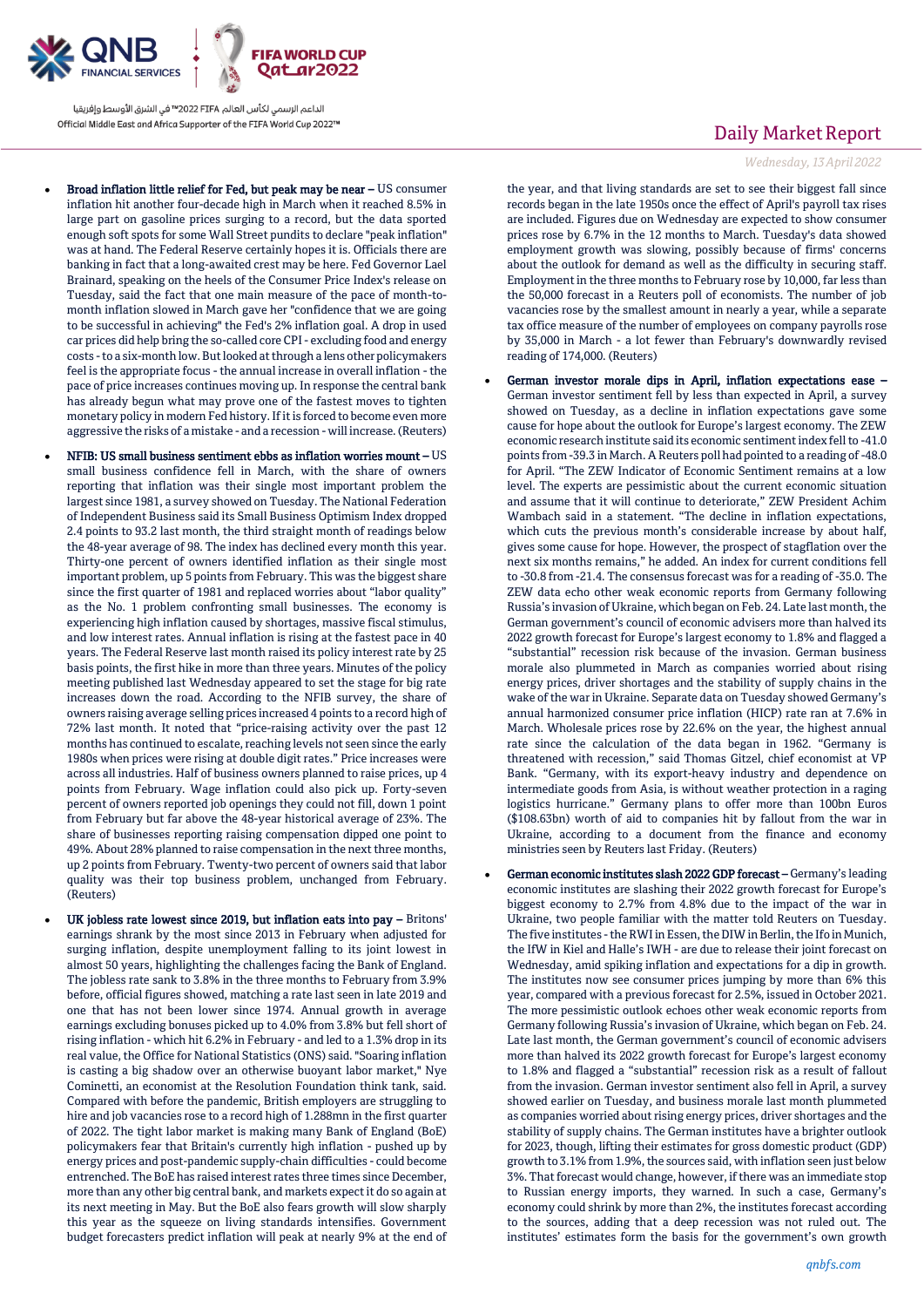

Daily Market Report

*Wednesday, 13April2022*

forecast which the economy ministry will present later this month. (Reuters)

- Reuters poll: China's March trade growth likely slowed due to virus curbs, Ukraine war – China's export growth likely slowed in March as the Ukraine war inhibited global demand, while imports probably eased amid signs that widespread anti-COVID lockdowns have weakened domestic consumption, a Reuters poll showed on Tuesday. Exports likely rose 13% in March versus a year earlier, compared with 16.3% year-on-year growth for the January-February period, according to a median forecast in a Reuters poll of 19 economists. Imports in March were estimated as 8% higher than a year before, the poll showed, easing from 15.5% growth seen in the first two months of the year. The slowdown in growth was partly driven by sluggish domestic demand and by production disruptions, both caused by ongoing COVID-19 outbreaks, analysts say. Chinese economic data for January and February is often combined to remove distortions caused by the shifting timing of the Lunar New Year holiday. Economists in the poll expect a March trade surplus of \$22.4bn, compared with \$13.8bn a year earlier. While COVID outbreaks and resulting restrictions in such major manufacturing locations as Jiangsu, Guangdong and Shanghai have probably slowed export growth, the Ukraine war is denting global economic recovery and disrupting logistics, analysts say. The Caixin manufacturing Purchasing Managers' Index, which focuses on small manufacturing firms in coastal regions, indicated contraction in March, with a sub-index of new export orders dropping to a 22-month low. Container throughput at eight major Chinese ports grew 1.8% year-onyear in March, slower than February's 2.8% growth, data by the domestic port association showed. China's efforts to curb its largest COVID-19 outbreaks in the two years have restricted activity in several cities and in March forced companies from Apple supplier Foxconn to automakers Toyota and Volkswagen to suspend some operations. Nomura said in a note that China, the world's largest manufacturer, had been facing a rising risk of recession since mid-March. It added that, as of Monday, 45 cities had implemented either full or partial lockdowns covering 26.4% of China's population and 40.3% of its GDP. Amid constrained supply, factory-gate inflation rose faster than expected in March, raising questions among some analysts about just how much the central bank will be able to ease monetary policy. Some analysts, noting economic headwinds from the pandemic, still expect further policy easing. But ANZ Research analysts said in a note on Tuesday that the only viable way to boost the economy was to relax measures that hold down the real estate sector. (Reuters)
- Reuters Tankan: Japan factory mood brightens in April, outlook flat Japanese manufacturers' business confidence improved for a second month in April as material industries remained resilient in the face of the Ukraine crisis, although production cuts dampened automakers' optimism, the Reuters Tankan poll showed. The service sector index rebounded strongly to a three-month high after COVID-19 curbs were eased late last month, although managers in the poll expected a slower recovery ahead, citing inflationary pressures. While the readings were up from the month before, Japanese firms remained wary of fresh risks to their recovery plans, according to the March 30 - April 8 poll, which tracks the Bank of Japan's (BOJ) closely watched "tankan" quarterly survey. "In addition to the coronavirus, the trends in foreign exchange and raw material prices following the Ukraine crisis have clouded our outlook," said a chemical company manager in the poll of 499 big and mid-sized companies, of which 246 responded. The Reuters Tankan manufacturers' sentiment index advanced to plus 11 in April from plus 8 in the previous month. The service-sector index rose for the first time in three months to plus 8, from the prior month's minus 1. Both the manufacturing and service-sector sentiment indexes in the Reuters poll were slightly below the latest results of the BOJ's own tankan survey released on April 1. In the Reuters poll, sub-indexes for manufacturers closer to raw materials such as oil refinery/ceramics, textiles/paper and steel/nonferrous metals posted double-digit increases, with some citing robust global chip demand as a tailwind. "Strong semiconductor-related business is leading our company-wide performance," said a ceramics company manager. By contrast, the sub-index for autos/transport equipment makers dropped from minus 14 to minus 36 in April, the lowest since September 2020. Readings for electric machinery and chemicals also marked double-digit

declines. In March, Japan's biggest carmakers including Toyota Motor Corp announced production cuts at domestic plants due to parts shortages and irregular disruptions such as a cyberattack and an earthquake. (Reuters)

## *Regional*

- GCC industrial racking system market to reach a valuation of \$1.5bn by the end of 2032 – The GCC industrial racking system market is anticipated to witness a high growth rate of around 11% CAGR from 2022 to 2032. Market expansion is predicted to be driven by increasing e-Commerce shopping across the region. Also, an increase in food & beverage consumption along with improved supply chain and logistics networks are having a healthy impact on market growth. Industrial racking systems are employed in warehouses, industrial inventory storage, and storage facilities. Countries in the region are seeking to shift their economies from oil- and gas-based to other types such as tourism based. Governments are also implementing initiatives such as huge infrastructural projects that require large spaces for storing goods and parts e-Commerce will play a vital role in supporting the market, as the purchasing power of people in the region is increasing. Also, with increasing merchant adoption and consumer confidence in digital payments, the e-commerce sector will help overall economy growth of the region. As a result, demand for industrial racking systems will witness a huge surge across the GCC region over the coming years. (Bloomberg)
- GCC-listed insurers record highest GWP growth rate in 3 years Improving economic conditions observed as an accelerated V-shaped recovery in the past year have boosted premium levels in the insurance sector, with 83 listed insurers in the GCC region posting top-line growth of 7.6% in aggregate in 2021, the highest for the last three years, said a report. Higher hydrocarbon prices increased global mobility given broader population immunity, the ongoing infrastructure spending, increasing reinsurance rates and new mandatory covers in Oman, Kuwait and Saudi Arabia have supported premium growth in the region, according to UAE market research firm Insurance Monitor. However, aggressive price wars and normalized claims activity have weakened the Net Combined Ratio (NCR) by 2.9 percentage points reaching 100% in FY2021 compared to 97.1% in FY2020, well surpassing the pre-pandemic ratio of FY2019 by 1.3 percentage points, stated the "FY2021: GCC Performance Periodical" compiled by Insurance Monitor in association with Lux Actuaries and Consultants. (Bloomberg)
- Air Liquide divested its industrial merchant business in UAE & Bahrain Air Liquide announced the sale of its Industrial Merchant business in the United Arab Emirates and Bahrain to Air Products Group. This transaction includes Air Liquide Emirates for Industrial Gases LLC (ALEMIR) and Air Liquide's share in Middle East Carbon Dioxide W.L.L (MECD). This divestment is immaterial with regards to the overall portfolio of Air Liquide in the Africa Middle East and India region. It is part of the Group's strategy to regularly review its asset portfolio and focus on selected fast developing areas and activities. As a consequence of this divestiture, the 97 employees are now integrated within the Air Products organization. Air Liquide is well-positioned to further grow its already strong presence in the Gulf Cooperation Council (GCC) region in Large Industries and Healthcare businesses and pursue the many opportunities emerging with clean Hydrogen and Energy Transition. (Bloomberg)
- Foreign ownership in Saudi listed companies crosses \$108bn The ownership of foreign investors in the Saudi stock market jumped to SR404.26bn. Foreign investors own shares in 211 out of 215 companies listed on the main stock market Tadawul All Share Index (TASI). There is no ownership for foreign investors in companies such as Knowledge City, Jabal Omar, Taiba, Makkah Construction, in addition to Bahri Company, in which the foreign investors own a paltry 0.02% since its establishment, according to monitoring by Okaz/Saudi Gazette. Foreign ownership in the Saudi market is equivalent to 3.36% of the total market value of the listed companies. The stakes of foreign investors in 11 strategically placed companies are as follows: Petro Rabigh 37.5%; Al-Sharq Pipes 35%, SABB 31%, Arab National Bank 40%, Allianz SF 51%, Walaa Insurance 7.32%, BUPA Insurance 43.25%, Chubb Arabia 30%, Gulf Union National 1.93%, and Al Wataniya Company 10%. The ownership of strategic foreign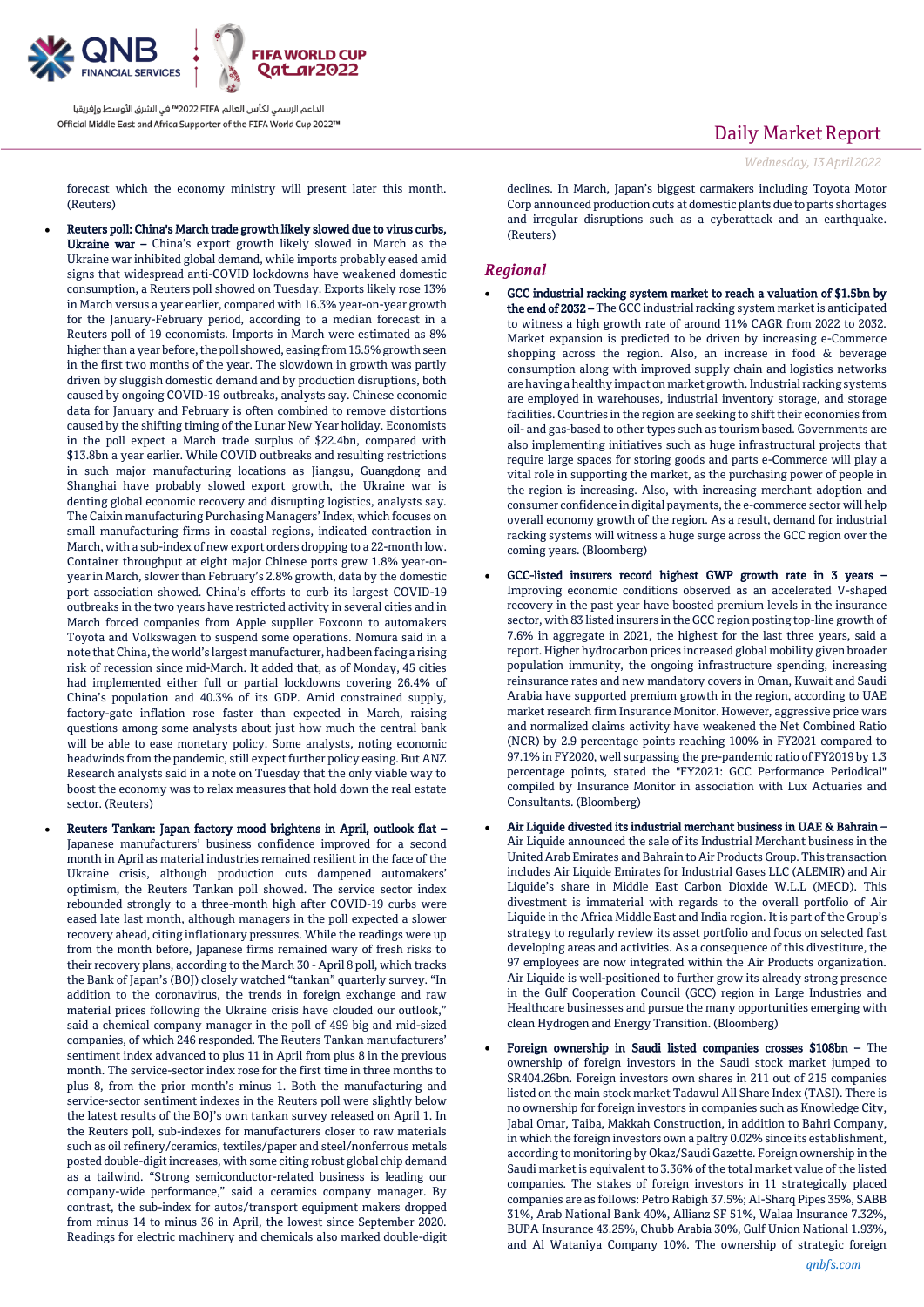

investors in Wafa Insurance Company, which was suspended from trading, amounted to 10.14%. The highest value of shares owned by foreign investors is in the top five Saudi companies — Al-Rajhi Bank, Saudi National Bank (SNB), SABB, Saudi Aramco and SABIC. Foreign investment in these companies amounted to a total of SR188.76bn. The value of foreign investment in Al-Rajhi Bank was about SR54.47bn, representing 13.19% of its shares, in SNB was SR41.42bn (12.81% of the total shares), and in SABB was SR34.52bn (40.43%). Foreigners' own shares worth about SR29.96bn in Saudi Aramco and SR28.39bn in SABIC. (Zawya)

- Saudi restaurant chain Shrimp Nation to expand in UAE Shrimp Nation, the largest seafood restaurant chain in Saudi Arabia, plans to open its first branches in the UAE with an investment value of AED10mn (\$2.72mn). Further strengthening its portfolio in KSA and expanding all over the Middle East, Shrimp Nation is currently in the process of opening new branches in the UAE, Bahrain, Oman, Qatar, Jordan, and Egypt, in addition to two branches in KSA's Abha and Al Taif that will be added to its existing 18 branches. Commenting on the expansion of the seafood restaurant chain, Mohammed Belal Abualizz, CEO at Shrimp Nation, said, "We are delighted to expand and open branches in the UAE as well as other countries in the Middle East, as part of our short-term expansion plan. We believe that the UAE offers one of the best and most dynamic economic environments where we will be able to prosper and open more branches over the few coming years." (Zawya)
- Tourism rebound, new projects drive Dubai growth to 33-month high Dubai's business growth recorded a 33-month high in March, driven by a rebound in international tourism and a surge in building projects as output picked up at a marked rate in response to stronger new business intakes. Purchasing Managers' Index data, a key barometer of the economic and business scenario, indicated a further surge in growth across the Dubai non-oil economy as confidence in future activity rose to the highest level since December, economists and analysts said. David Owen, the economist at S&P Global, said the Dubai PMI moved clear of its previous post-lockdown high in March, registering the strongest performance in the non-oil sector since June 2019. "The result rounded off another strong quarter in which relaxed pandemic measures and the Expo 2020 have brought increased economic activity and tourism demand." March PMI data indicated a further boost in supplier performance enabled firms to expand their inventories for the first time in four months. "Confidence in future activity rose to the highest since December, despite a concurrent uplift in cost pressures as energy and raw material prices surged." The PMI survey, which covers the Dubai non-oil private sector economy, with additional sector data published for travel & tourism, wholesale & retail, and construction, surged to 55.5 in March, its highest level since June 2019, rising from 54.1 in February and for the second month in a row. (Zawya)
	- UAE: Sheikh Mohammed announces plans to link payment systems across GCC – The UAE Cabinet has adopted an agreement to link the payment systems of the Gulf Cooperation Council (GCC) countries. No further details are available about the agreement. This was among the several resolutions adopted on Monday during the Cabinet meeting chaired by His Highness Sheikh Mohammed bin Rashid Al Maktoum, Vice-President and Prime Minister of the UAE and Ruler of Dubai. The Cabinet also adopted unified standards to license family counseling professionals. "The goal is to … help families by providing the best specialists to provide advice," Sheikh Mohammed tweeted. The UAE will also set up coordination offices with its foreign missions in several countries to coordinate and support humanitarian work. A federal strategy for digital economy has been adopted as well. (Zawya)
- Abu Dhabi Chamber keen to expand economic cooperation with Rwanda – The Abu Dhabi Chamber of Commerce and Industry (ADCCI) and the Embassy of Rwanda in Abu Dhabi have discussed trade cooperation and economic partnerships between businesses in both countries. This came during the visit of the Ambassador of Rwanda to UAE, Emmanuel Hategeka and the accompanying delegation to the Chamber, where they were received by Mohamed Helal Al Mheiri, Director-General of ADCCI. The two sides discussed the available investment opportunities in both countries. They also discussed building strong and distinguished trade

# Daily Market Report

#### *Wednesday, 13April2022*

partnerships and the growth and prosperity of their respective economies. "Economic relations between the UAE and Rwanda witnessed unprecedented development over the past several years, which is reflected on the trade movement between the two countries, especially in trade, technological, tourism and educational sectors," Al Mheiri said. He explained that there are numerous cooperation agreements signed between the two countries on avoidance of double taxation as well as agreements to protect investments and improve investors' credibility in both countries economies. During the meeting, Al Mheiri pointed to the keenness of Abu Dhabi to explore promising African markets and to form new partnerships with their Rwandan counterparts. (Zawya)

- Dubai: Sheikh Hamdan announces launch of 'Endowment Sukuk' project – The Dubai Crown Prince has announced the launch of an 'Endowment Sukuk' that individuals and companies can contribute to. Proceeds from the project will go towards health, educational and humanitarian projects. It will start at Dh100mn, announced Sheikh Hamdan bin Mohammed bin Rashid Al Maktoum. "Dubai is a pioneer in launching innovative initiatives not only in the economic and development sectors, but also in the humanitarian field. The Endowment Sukuk will support companies' contributions in charity projects," tweeted Sheikh Hamdan. (Zawya)
- DMCC posts record-breaking Q1; company registrations up 13% DMCC, a flagship free zone and Dubai government's authority on commodities, trade and enterprise, has welcomed 665 companies to its free zone in Dubai during the first quarter of 2022, thus registering a 13% YoY increase, and a 25% increase compared to the five-year average. This represents DMCC's best Q1 since its inception over 20 years ago, up 13% over last year and a 25% increase compared to the five-year average. The results demonstrate Dubai's status as a world-class business destination and the ease of doing business by setting up a company in DMCC, it stated. "The global economic climate remains challenging, however, Dubai's reputation as a world-leading business destination is stronger than ever, and DMCC sits at the very heart of this international appeal," remarked Ahmed Bin Sulayem, Executive Chairman and Chief Executive Officer, DMCC. "Registering 665 new companies in Q1 is another record broken for DMCC and serves to show the huge potential on offer when joining our free zone in Dubai. Looking ahead, we will keep up the momentum and go further and faster to attract the world's most ambitious firms looking to set up and do business in Dubai," he stated. (Zawya)
- Burgan Bank launches Fast International Transfer service Burgan Bank has launched a new Fast International Transfer service in collaboration with MasterCard in Kuwait to offer fast and secure cross-border remittances across the globe. This new service is a step forward in the bank's long term transformation plan aiming at integrating more cuttingedge digital services and fintech solutions to enhance its customers' banking experience. Through this partnership with Mastercard Cross Border Services team, Burgan Bank will enable its customers to make instant, secure, and seamless international payments at any time and from anywhere through the bank's website or mobile app. (Zawya)
- ADNOC L&S expands its shipping fleet with acquisition of two new-build LNG vessels – ADNOC Logistics & Services (ADNOC L&S), the shipping and maritime logistics arm of the Abu Dhabi National Oil Company (ADNOC), announced today the signing of a Ship Building Contract for the construction of two 175,000 cubic meter LNG vessels that will join its fleet in 2025. The purchase, part of the company's broader growth and expansion strategy, further reinforces its position as the UAE's leading shipping and maritime operator. The new LNG vessels will be crucial enablers of ADNOC's 2030 growth strategy, supporting its existing LNG business and its ambitions to grow its Liquefied Natural Gas (LNG) production capacity. They will be built at the Jiangnan Shipyard in China. In 2020, ADNOC L&S started a strategic growth program to expand and diversify its shipping fleet and offer a broader service to its customers while supporting and enabling the growth of ADNOC's upstream production capacity and the expansion of its downstream and petrochemical operations. ADNOC L&S has the largest and most diversified fleet of vessels within the Middle East. Its trading fleet transports crude oil, refined products, dry bulk, containerized cargo, LPG, and LNG to global markets through its owned chartered vessels. (Zawya)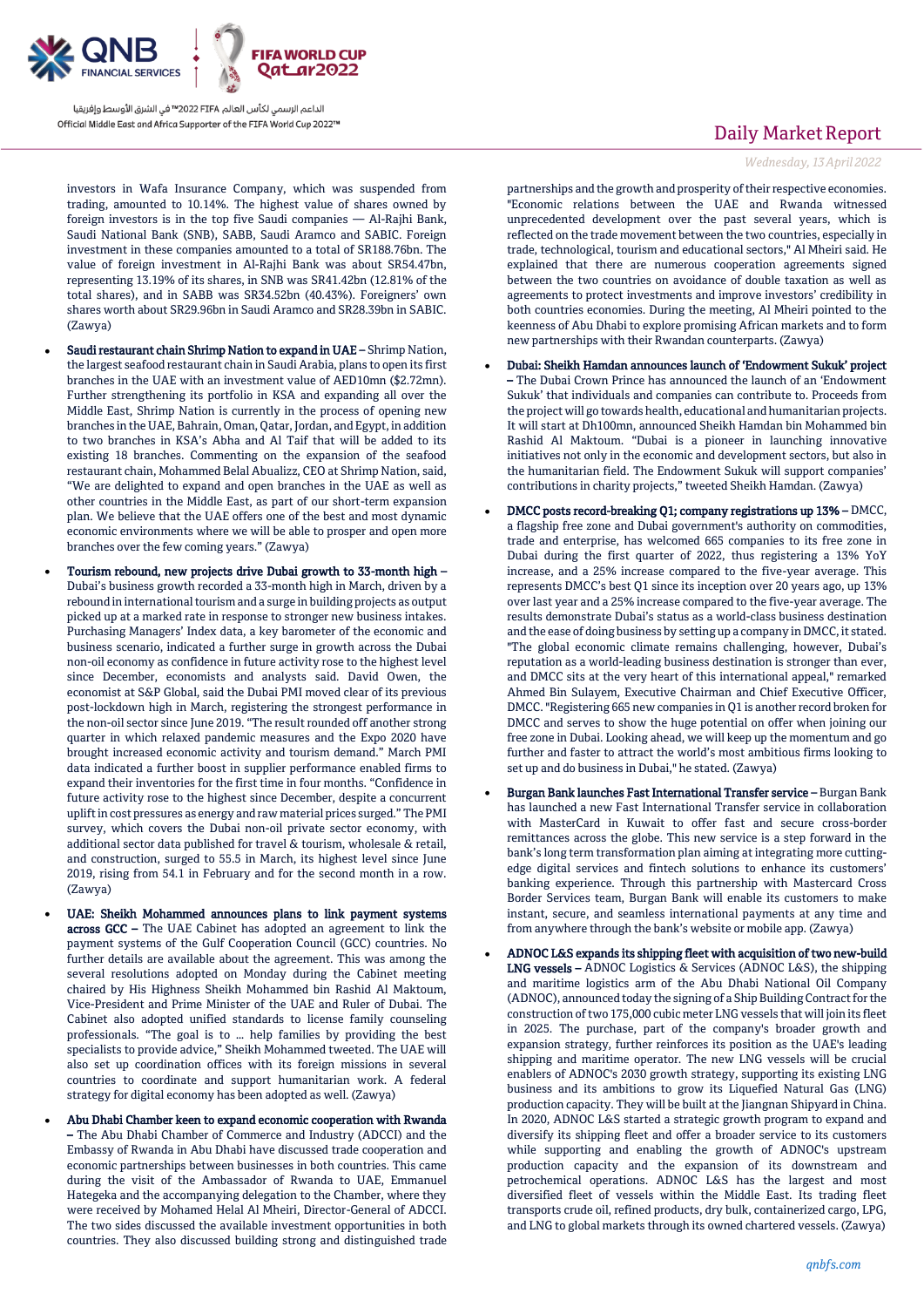

- Dubai: Hotel occupancy hit 15-year high in March, thanks to Expo 2020 -Hotel occupancy in Dubai reached a 15 -year high last month on the back of Expo 2020. Dubai's hotel industry reported 90 per cent or better occupancy in any given month for the first time since 2007 in March, driven by the final weeks of Expo 2020, which concluded on March 31. Expo 2020 Dubai recorded over 24mn visits during the six -month -long event and welcomed 192 countries. The mega event expedited the recovery of the local economy after the Covid -19 pandemic. In addition to the hospitality sector, retail, tourism, aviation, and many other industries benefited from the Expo. A recent report commissioned by the Dubai Chamber of Commerce found that 76.5% of companies in Dubai said Expo 2020 Dubai boosted business growth, while 73.5% entered into new partnerships. According to STR, occupancy level reached 91.7% in March while average daily rates hit Dh891.46 and revenue per available room (RevPAR) at Dh817.9. (Zawya)
- New initiatives aim to bring more investors to Sultanate of Oman in 2022 – Creating new industrial investment opportunities, development of a general mark of quality, promoting Oman as an investment destination globally, launching a national e -commerce plan, a fast -track plan to develop the local business environment, and setting up a dedicated investor services centre are some of the initiatives the Ministry of Commerce, Industry and Investment Promotion (MOCIIP) has decided to take in 2022, as part of its efforts to boost investment in the country. The ministry, at a press conference on Monday, outlined the plans it has for investment promotion in 2022, as well as shed light on the achievements in 2021. "Our goal is to raise the Sultanate of Oman to the ranks of the developed countries around the world, in line with the objectives of Oman Vision 2040," said Qais bin Mohammed Al Yousef, Minister of Commerce, Industry and Investment Promotion. (Zawya)
- Oman ratifies Maritime Labor Convention The Sultanate of Oman submitted the document of ratification of the Maritime Labor Convention 2006 as amended by the International Labor Organization based on the Royal Decree approving the accession. The Sultanate is the first Gulf country to ratify this agreement. Nasser bin Salem al Hadrami, director of International Cooperation at the Ministry of Labor, said that the Maritime Labor Convention is an international labor agreement issued by the International Labor organization and is widely known as the "Seafarers' Rights Charter" and was adopted by representatives of governments, employers and workers at an international labor conference. The agreement aims to achieve decent work for seafarers, secure economic interests, and ensure fair competition among owners of high -quality vessels. The agreement establishes international minimum standards for living and working on board ships for seafarers in addition to providing decent work and strengthening the protection of working conditions for them. (Zawya)
- Oman to privatize 30 companies by 2025 The government is planning to privatize more than 30 public companies by 2025, HE Abdul Salam bin Muhammad al Murshidi, chairman of Oman Investment Authority (OIA), has said. "The authority owns about 160 government companies. Privatization is a successful process. The government must hand over the economy to the private sector, because its role remains to regulate and set policies," he said in a radio interview. OIA set a target to privatize more than 30 affiliated companies in five years (2021 to 2025). "These companies can be transformed into private companies listed on the Muscat Stock Exchange and be owned by Omani citizens – businesses and investors." According to HE Murshidi, OIA supported the state budget with more than RO1bn, "which are profits, not from the sale of assets". He stressed that the financial results of the companies are good; some of these have returned to profits from making losses. OIA is currently focusing on attracting foreign investment in select sectors, which will help in transferring expertise and technology to the sultanate, besides attracting foreign capital. On the pandemic and its impact on government companies, he said, "Within its companies, the authority has launched several initiatives to rationalize consumption and coordination between these for optimal performance. The authority has prepared a plan to help financially distressed companies." (Zawya)

## Daily Market Report

*Wednesday, 13April2022*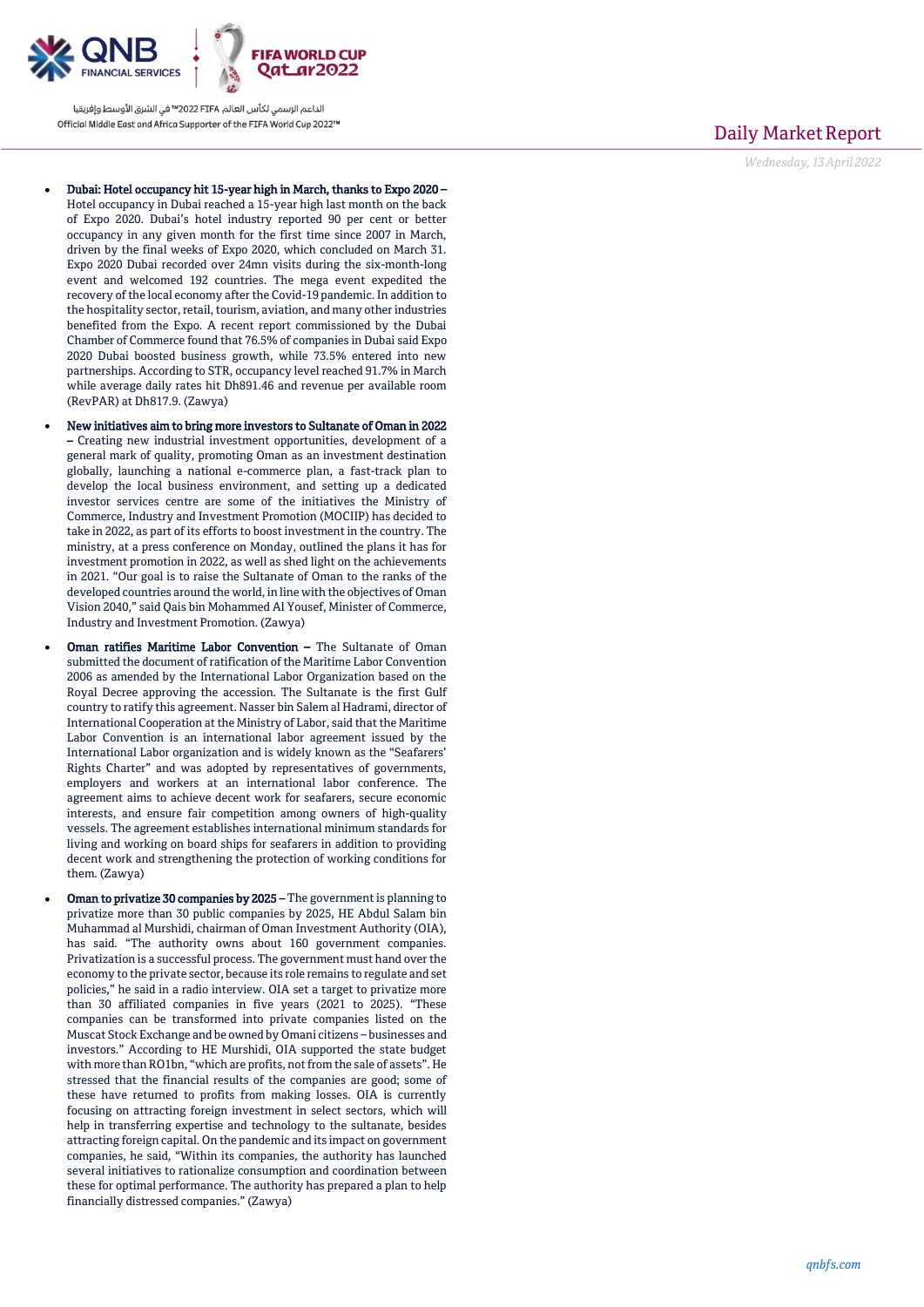

# Daily Market Report

*Wednesday, 13April2022*

## *Rebased Performance*







| <b>Asset/Currency Performance</b>    | Close ( \$) | 1D%   | WTD%  | YTD%  |
|--------------------------------------|-------------|-------|-------|-------|
| Gold/Ounce                           | 1,966.76    | 0.7   | 1.0   | 7.5   |
| Silver/Ounce                         | 25.37       | 1.1   | 2.4   | 8.9   |
| Crude Oil (Brent)/Barrel (FM Future) | 104.64      | 6.3   | 1.8   | 34.5  |
| Crude Oil (WTI)/Barrel (FM Future)   | 100.60      | 6.7   | 2.4   | 33.8  |
| Natural Gas (Henry Hub)/MMBtu        | 6.58        | 3.8   | 4.4   | 79.8  |
| LPG Propane (Arab Gulf)/Ton          | 132.50      | 4.5   | 3.5   | 18.0  |
| LPG Butane (Arab Gulf)/Ton           | 138.25      | 3.8   | 1.6   | (0.7) |
| Euro                                 | 1.08        | (0.5) | (0.5) | (4.8) |
| Yen                                  | 125.38      | 0.0   | 0.8   | 9.0   |
| GBP                                  | 1.30        | (0.2) | (0.2) | (3.9) |
| CHF                                  | 1.07        | (0.2) | 0.1   | (2.2) |
| <b>AUD</b>                           | 0.75        | 0.5   | (0.0) | 2.7   |
| <b>USD Index</b>                     | 100.29      | 0.4   | 0.5   | 4.8   |
| $RUB*$                               | 118.69      | 0.0   | 0.0   | 58.9  |
| <b>BRL</b>                           | 0.21        | 0.4   | 0.5   | 19.2  |

*Source: Bloomberg (Data as of April 08, 2022)*

| <b>Global Indices Performance</b> | <b>Close</b> | 1D%*  | WTD%* | YTD%*  |
|-----------------------------------|--------------|-------|-------|--------|
| <b>MSCI</b> World Index           | 2,959.78     | (0.4) | (1.7) | (8.4)  |
| DJ Industrial                     | 34,220.36    | (0.3) | (1.4) | (5.8)  |
| <b>S&amp;P 500</b>                | 4,397.45     | (0.3) | (2.0) | (7.7)  |
| NASDAQ 100                        | 13,371.57    | (0.3) | (2.5) | (14.5) |
| STOXX 600                         | 456.65       | (0.7) | (1.2) | (10.9) |
| <b>DAX</b>                        | 14,124.95    | (0.8) | (1.4) | (14.8) |
| <b>FTSE 100</b>                   | 7,576.66     | (0.6) | (1.3) | (1.3)  |
| <b>CAC 40</b>                     | 6,537.41     | (0.6) | (0.4) | (13.0) |
| Nikkei                            | 26,334.98    | (1.6) | (3.1) | (15.9) |
| <b>MSCI EM</b>                    | 1,110.40     | (0.1) | (1.6) | (9.9)  |
| <b>SHANGHAI SE Composite</b>      | 3,213.33     | 1.5   | (1.2) | (11.8) |
| <b>HANG SENG</b>                  | 21,319.13    | 0.5   | (2.5) | (9.3)  |
| <b>BSE SENSEX</b>                 | 58,576.37    | (0.9) | (1.7) | (1.5)  |
| Bovespa                           | 1,16,146.86  | 0.0   | (0.4) | 31.8   |
| <b>RTS</b>                        | 1,004.70     | (1.2) | (7.0) | (37.0) |

*Source: Bloomberg (\*\$ adjusted returns)*